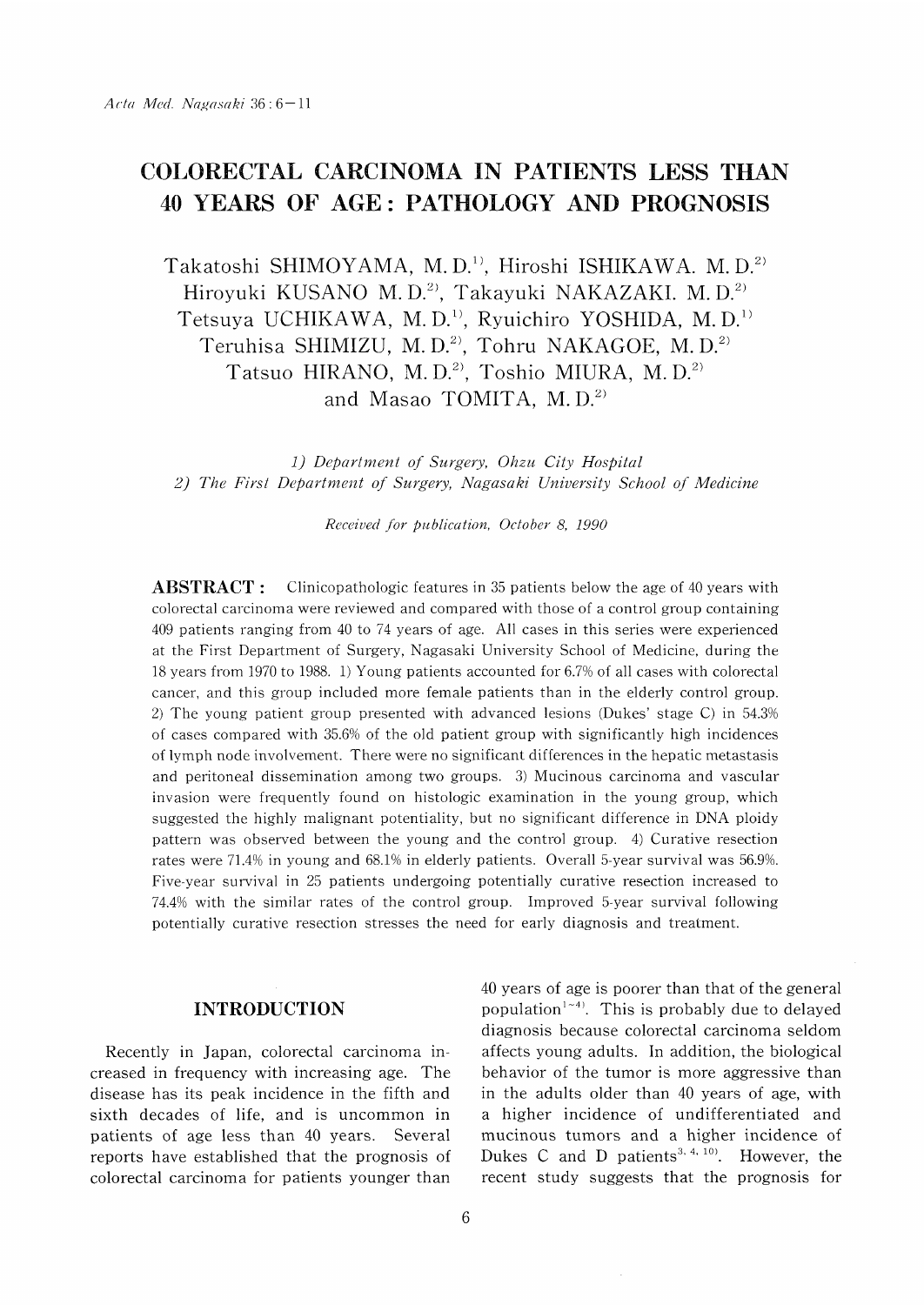patients in this age group may be similar to that reported on the older patient population<sup>5~9, 11~14)</sup>. The present study was undertaken to reevaluate the pathology and prognosis of colorectal cancer in young adults of age below 40 years.

# PATIENTS AND METHODS

Five handereds and nine patients with colorectal cancer were surgically treated at The First Department of Surgery, Nagasaki University School of Medicine, during a period of 18 years between 1970 and 1988. Of these 509, 35 (6.9%) were less than 40 years of age (young group) and 409 (80.4%) ranged from 40 to 75 years of age (control group) at the time of deagnosis and/or operation. The two groups were compared with respect to age, sex, distribution of tumors, hepatic metastasis, peritoneal dissemination, histologic classification, lymphnode metastasis, Dukes' classification, rate of curative resection, and prognosis. Those cases associated with ulcerative colitis or familial polyposis were excluded. Cellular DNA content was also measured in paraffin-embedded materials from 235 cases of colorectal cancer available by flow cytometry (FCM) according to the Schutte's method $16$ . Pathological findings were evaluated on the basis of the General Rules for Clinical and Pathological Studies on Cancer of Colon, Rectum and Anus"). Survival was calculated using the Kaplan-Meiyer method.

#### RESULTS

Age and sex: The age distribution of all cases is detailed in Table 1. Four patients  $(0.8\%)$  were 20 to 29 years of age, and 31 (13.4%) were 30 to 39 years of age. There was also a large number of patients in their 50s and 60s. The male to female ratio was  $1.0:1.2$  in the young group and 1.3: 1.0 in the control group.

Location : The primary site of the tumor was shown in Table 2. There was a higher incidence of rectal tumors in the two age groups (42.9% in young and 42.8% in control group). However, the distribution differed slightly between the two age groups ; the proportion of sigmoid tumors was lower in the age below 40 years compared with the older patients (8.6% and 29.3% respectively). In the colon, left-sided tumors were more common in patients above the age of 40 years ( $p < 0.05$ ), whereas tumors of the right colon including transverse colon were common in young patients.

Pathologic features

Gross appearance : Gross appearance of tumor according to Borrman's classification was showen in Table 3. The type of Borrman 2 was the most common in two groups and was found

Table 1. Age and Sex Distribution

| Age       | No. of<br>Patients | Men | Women |
|-----------|--------------------|-----|-------|
| $20 - 29$ |                    | 2   | 2     |
| $30 - 39$ | 31                 | 14  | 17    |
| $40 - 49$ | 68                 | 43  | 25    |
| $50 - 59$ | 117                | 64  | 53    |
| $60 - 69$ | 169                | 87  | 82    |
| $70 - 79$ | 97                 | 55  | 42    |
| $80 - 89$ | 22                 | 14  | 8     |
| 90        |                    |     |       |
| Total     | 509                | 279 | 230   |

 Table 2. Site Distribution of Colorectal Carcinomas

| Sire             | $\leq 40$ yrs |      | $40-75$ yrs  |         |
|------------------|---------------|------|--------------|---------|
|                  | No.           | ℅    | No.          | %       |
| Caecum           | 3             | 8.6  | 28           | 6.8     |
| Ascending colon  | 3             | 8.6  | 30           | 7.3     |
| Transverse colon | 6             | 17.1 | 19           | 4.6     |
| Descending colon | 3             | 8.6  | 18           | 4.4     |
| Sigmoid colon    | 3             | 8.6  | 120          | $29.3*$ |
| Rectum           | 15            | 42.9 | 175          | 42.8    |
| Anus             | 2             | 5.7  | 19           | 4.6     |
| Total            | 35            | 100  | 409          | 100     |
|                  |               |      | * p $<$ 0.05 |         |

Table 3. Macroscopic Findings of Colorectal Carcinomas

| Macroscopic     | $<40$ yrs |      | $40-75$ yrs |         |
|-----------------|-----------|------|-------------|---------|
| Findings        | No.       | %    | No.         | %       |
| Early cancer    | 2         | 5.7  | 11          | 2.7     |
| Advanced cancer |           |      |             |         |
| Borrman 1       |           | 11.4 | 41          | 10.0    |
| Borrman 2       | 19        | 54.3 | 289         | $70.7*$ |
| Borrman 3       | 9         | 25.7 | 63          | 15.5    |
| Unclassified    |           |      | 5           | 1.2     |
| Total           | 35        | 100  | 409         | 100     |
|                 |           |      |             | 0.05    |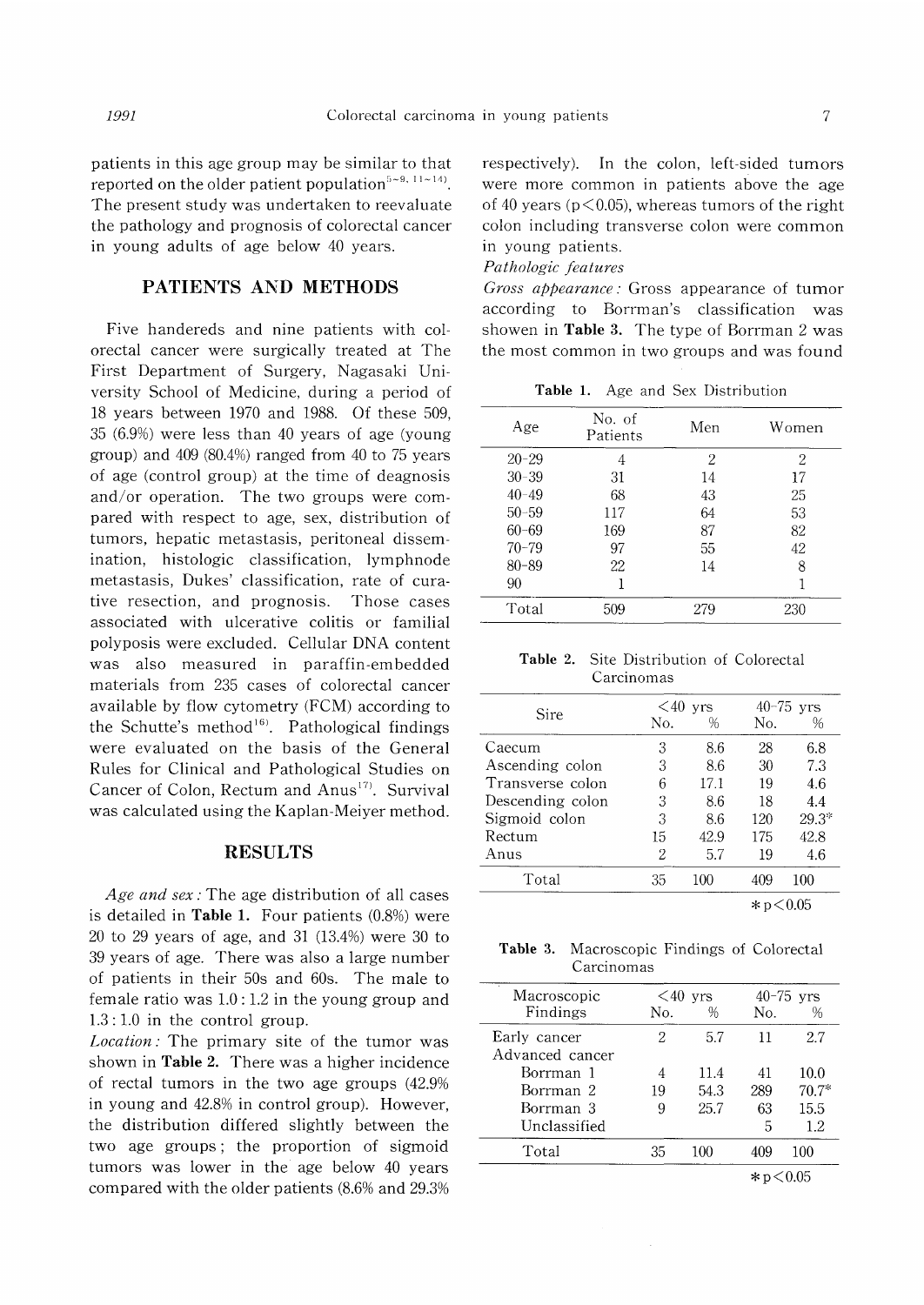in more than half of the total number of cases (53.4 percent in the young group versus 70.5 percent in the control group). However, the type of Borrman 3 was more often encountered in the young group (25.7%) than in the control group  $(15.5\%, p < 0.05)$ .

Cell differentiation : In the young group, 47.1% were well differentiated, 41.2% moderately and 4% mucinous carcinoma, and none was poorly and undifferentiated. A slightly higher proportion of mucinous carcinoma was observed in the young group than the control group (Table 4). Microscopic vascular and lymphatic invasion (vand ly-factor): Higher invasion of microscopic vessels was noted in the young group than in the control group  $(p<0.05)$  (Table 5). However, there was no significant difference in the microscopic lymphatic invasion.

DNA analysis: Of 12 young patients studied, 5 (41.7%) had aneuploid lesions and 7 (58.3%) had diploid tumors, whereas 134 out of 235 patients (59.8%) in the control group had aneuploid tumors and 90 had diploid tumors. There was no significant difference in the incidence of

 Table 4. Histological Findings of Colorectal Carcinomas

|                    | $<$ 40 yrs |      | $40-75$ vrs |      |
|--------------------|------------|------|-------------|------|
| Histology          | No.        | %    | No.         | %    |
| Adenocarcinoma     |            |      |             |      |
| Well               | 16         | 47.1 | 166         | 40.5 |
| Moderately         | 15         | 41.2 | 200         | 48.9 |
| Poorly             |            |      | 19          | 4.6  |
| Mucinous Carcinoma |            | 11.8 | 17          | 4.2  |
| Undifferentiated   |            |      | 4           | 1.0  |
| Others             |            |      | 2           | 0.5  |
| Total              | 35         | 100  | 409         | 100  |

Table 5. Microscopic Invasion of Venous and Lymphatic Vessels in Colorectal Carcinomas

| Microscopic         | $\leq 40$ yrs |      | $40-75$ yrs       |         |
|---------------------|---------------|------|-------------------|---------|
| Invasion            | No.           | %    | No.               | $\%$    |
| Venous              |               |      |                   |         |
| $v(-)$              | q             | 25.7 | 184               | 45.0    |
| $v(+)$              | 26            | 74.3 | 225               | $55.0*$ |
| Lymphatic           |               |      |                   |         |
| $\ln(-)$            | 6             | 17.1 | 91                | 22.2    |
| $\frac{1}{v}$ $(+)$ | 29            | 82.9 | 318               | 77.8    |
|                     |               |      | $*{\rm p} < 0.05$ |         |

aneuploid tumors among two groups.

Lymph node involvement: The incidence of lymph node involvement was higher in the young group (65.7%) than in the control group  $(49\%, p<0.05)$ . Of the patients with lymph node involvement, 77.2% in the young group and 55.4% in the control group presented with metastasis in the intermediate or more distant lymph nodes (Table 6). Thus, there was a higher degree of lymph node involvement in the young group ( $p <$ 0.05).

Hepatic metastasis and peritoneal dissemination : Hepatic metastasis reviewed on the basis of macroscopic findings at operation was found in 5.7% of the young patients and 10.8% of the elderly patients (not statistically significant). And no significant difference of paritoneal dissemination was noted among two groups  $(8.6\%$  in the young and 5.2% in the control) (**Table** 7).

Dukes' staging : In the young group, Dukes' C lesions were most frequent (54.3%), followed by Dukes' B lesions (20%), Dukes' D lesions (14.3%) and Dukes' A lesions (11.4%). In the control

Table 6. Lymoph Node Involvement of Colorectal Carcinomas

| Grade of lymph   |     | $\leq 40$ yrs |     | $40-75$ yrs |
|------------------|-----|---------------|-----|-------------|
| node Involvement | No. | %             | No. | %           |
| n <sub>0</sub>   | 12  | 34.3          | 208 | 50.9        |
| nт               | 6   | 17.1          | 89  | 21.8        |
| n <sub>2</sub>   | 13  | 37.1          | 77  | 18.8        |
| $\mathbf{n}_3$   | 3   | 8.6           | 24  | 5.9         |
| $n_4$            |     | 2.9           | 11  | 0.2         |
| Total            | 35  | 100           |     | 100         |
|                  |     |               |     |             |

Table 7. Tumor Stage According to Duke's Classification and Metastasis

| Duke's stage |     | $\leq 40$ yrs | $40-75$ yrs      |         |
|--------------|-----|---------------|------------------|---------|
|              | No. | $\%$          | No.              | %       |
| А            |     | 20.0          | 118              | 28.9    |
| В            | 4   | 11.4          | 79               | 19.3    |
| C            | 19  | 54.3          | 145              | $35.5*$ |
| D            | 5   | 14.3          | 67               | 16.4    |
| Total        | 35  |               | 409              |         |
| Metastasis   |     |               |                  |         |
| Hepatic      | 5   | 5.7           | 49               | 10.8    |
| Peritoneal   | 3   | 8.6           | 21               | 5.2     |
|              |     |               | * $\nu$ $<$ 0.05 |         |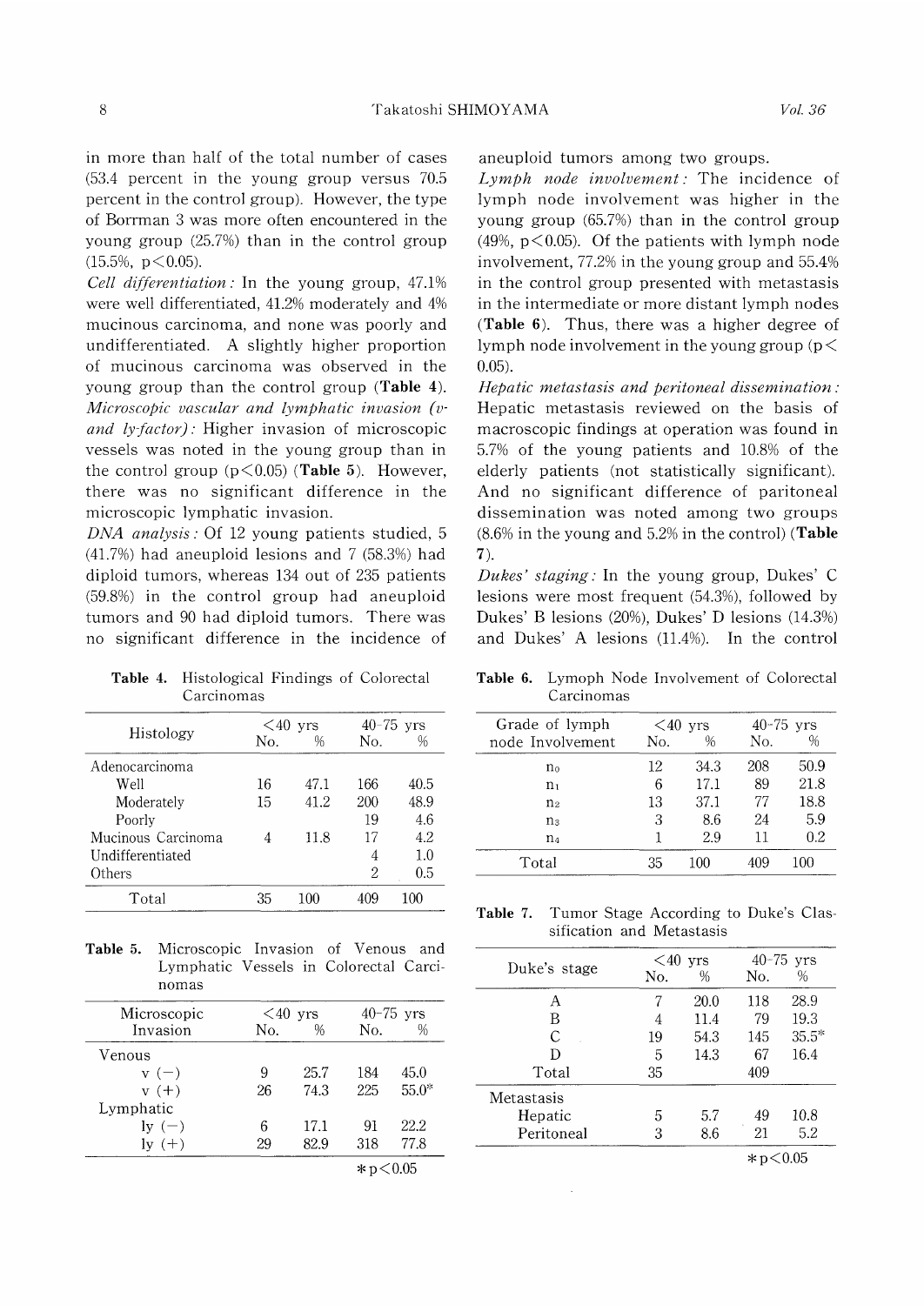



group, Dukes' C lesions were also found in the largest proportion of patients (35.6%), followed by Dukes' B lesions (29%), Dukes' A lesions (18.7%) and Dukes' D lesions (16.5%). The difference in the incidence of Dukes' C lesions between the two groups was significant  $(p<0.05)$ (Table 7).

#### Operation and Survival

The rate for curative resection in the young group (71.4%) was slightly lower than that in the control group (76.0%), but the difference was not statistically significant.

The prognosis of colorectal carcinoma was evaluated on the basis of the Kaplan-Meier method in the total groups of patients with resection and in those with curative resection. The overall 5 year survival rate was not significantly different among the two groups (56.9% versus 54.7%), and the survival rate for curative resection in the young group (74.4%) also showed no significant difference from that in the control group  $(68.1\%)$  (Fig. 1).

### DISCUSSION

Colorectal carcinoma, which frequently occurs among ralatively old patients with a peak incidence in the fifth and sixth decade of life, is uncommon in patients younger than 40 years of age. The present series showed that the incidence peaks in patients in their 50s and 60s

| <b>Table 8.</b> Incidence of Patients below 40 Year of |
|--------------------------------------------------------|
| Age with Colorectal Carcinoma (Japan.                  |
| United States, Europe)                                 |

| Author                  | Year | No. of<br>patients | %    | Male/<br>Female |
|-------------------------|------|--------------------|------|-----------------|
| Okuno et $al^{(1)}$     | 1987 | 57                 | 10.0 | 1:1.18          |
| Kanda et $al^{12}$      | 1988 | 51                 | 4.8  | 26:25           |
| Ohhigashi et $al^{13}$  | 1989 | 17                 | 4.3  | 1:1.13          |
| Urakawa et $al^{14}$    | 1990 | 9                  | 3.3  | 1.3:1           |
| Ohman et $al^{(1)}$     | 1982 | 48                 | 4.5  | 23:25           |
| Umpleby et $al^{6}$     | 1987 | 85                 | 2.5  | 45:40           |
| Domerque et $al^{4)}$   | 1988 | 93                 | 3.6  | 40:38           |
| McGillivray et $al^{9}$ | 1991 | 50                 | 6.2  | 33:17           |
| Present study           | 1991 | 35                 | 6.7  | $1 \cdot 119$   |

at the time of operation. However, patients younger than 40 years of age accounted for 6.7 percent of the cases (35 out of 509 cases) ; therefore, colorectal cancer in this age group is not so rare. Although some investigators have proposed difining the age range for young patients with colorectal cancer as being less than 35 years or 30 years of age<sup>15, 18</sup>, the majority of literatures in large series have referred to the age less than 40 years as the appropriate age range for young patients. These papers were reported on the basis of the data of Bedikian et  $al^{3}$ , who studied the clinicopathologic pattern of colorectal carcinoma, and detected no differences between patients in their 20s and 30s.

The incidences of young patients younger than 40 years of age which were reported from Japan, United States and Europe were listed in Table 8. It was found that the incidence varied from 3.3 to 10.0% in Japanese series and 2.5-6.3% in most series of the United states and Europe.

Sixteen of our 35 young patients with colorectal carcinoma were male and 19 were female. The incidence of young female patients was significantly higher than that in the control group. However, the majority of the recent series in the United States and Europe have reported higher incidences in male patients.

A progressive increase in the incidence of sigmoid lesions has been noted for the general population in Japan<sup>19)</sup>. However, some series reported a higher proportion of lesions to be right-sided in young patients<sup>3, 11)</sup>. In the present series a higher incidence of transverse tumors and a lower incidence of rectosigmoid tumors were also found in young patients compared to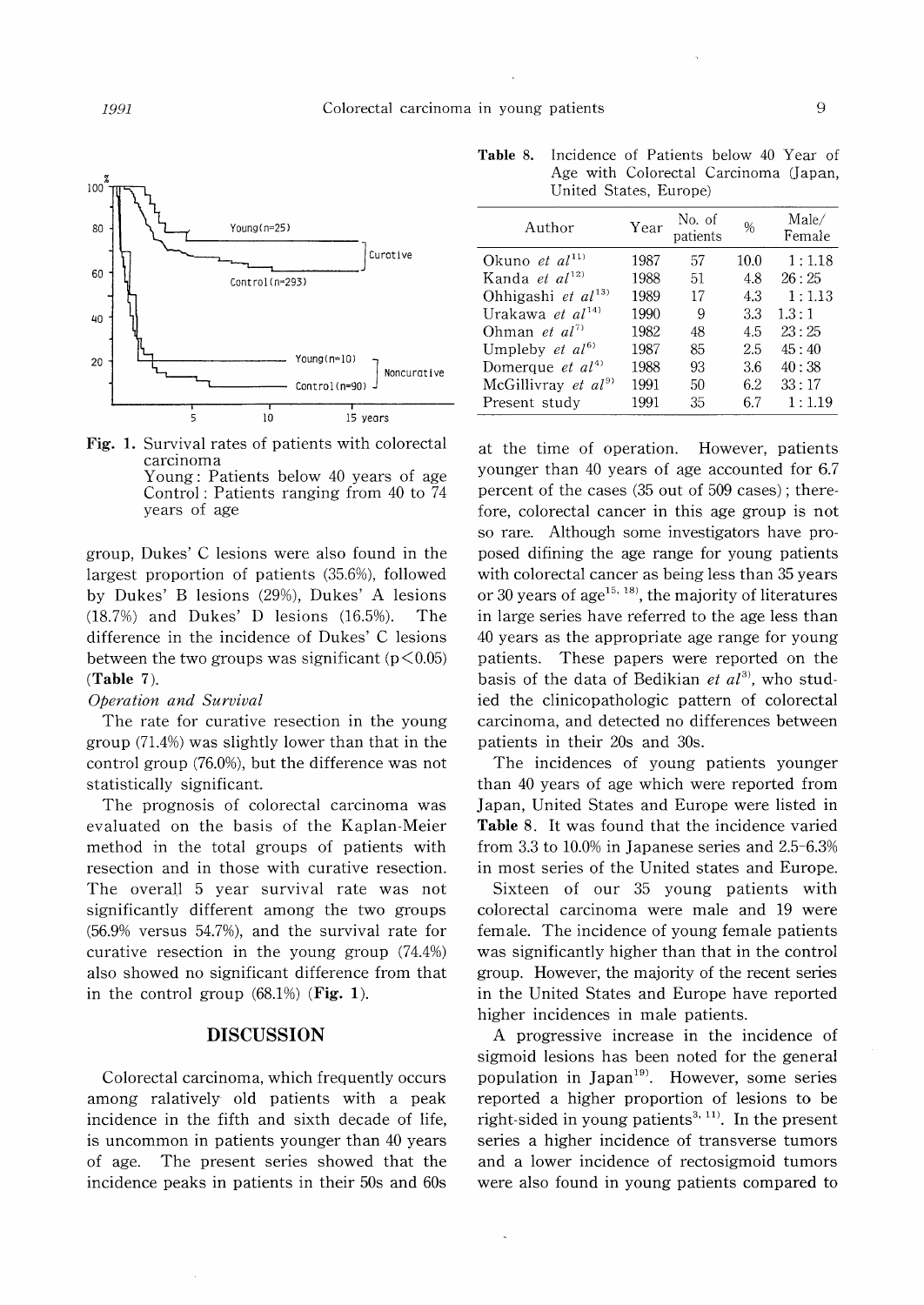the patients older than 40 years of age.

As for the `stage' of neoplastic lesions in young patients, it has been pointed out by many authors that it is already advanced at the time of diagnosis or at surgery. Kanai et al evaluated the clinicopathologic factors for aggressive disease in patients below 40 years of age with rectal cancer, and demonstrated four significant parameters, that is, depth of mural invasion, lymph node involvement, peritoneal dissemination, and rate of curative resection $20$ . While we compared retrospectively the histopathological findings of tumor, the incidence of distant metastases and peritoneal dissemination, the rate of curative resection, macroscopic findings of tumors, lymph node involvement, depth of mural invasion and microscopic invasion of cancer cells into the venous and lymphatic vessels were analyzed in patients who underwent tumor resection. We agree with Kanai's report that the significant differences for lymphatic involvement and Dukes C between young and control patients were recognized. A slightly higher rate of Borrman 3 and possitive venous invasion were also observed in the young group. Those parameter could be associated with advanced disease, but this series showed no significant differences for hepatic metastasis and peritoneal dissemination among two groups.

Many authors postulate that a more biologically aggressive tumor occurs in young patients, based on the finding of a higher percentage of poorly differentiated and mucinproducing cancer<sup>3, 14)</sup>. In this series, the percentage of mucin-producing tumors (12 percent) in young patients was slightly higher than that in the control group, but none was poorly differentiated.

Recently, many reports have suggested that the DNA content of the tumor was important for the prognosis, but a few have been studied on colorectal tumors of young patients. Heimann and his co-workers at the Mount Sinai Hospital in New York analyzed 50 cases of colorectal carcinoma in patients under 40 years of age<sup>21)</sup>. They found that 52 per cent were diploid and 21 per sent were aneuploid, in which this incidence was similar to that in the general polulation, and concluded that patients

developing colorectal cancer when they were younger than 40 years did not appear to have more aggressive tumors as determined by the incidence of DNA content abnormalities and histologic grading of the lesions. Our data is similar to those of Heimann's study. The aneuploid tumor may lead to rapid dissemination of the disease and worse prognosis of patients as has been noted for some other human tumors. But the results of this report must be confirmed by additional data based on a large group of patients.

There are considerable differences in reported rates of curative resection for young patients with colorectal cancers. A lower rate of curative resection among young patients than among other age groups have been reported<sup>11~13</sup>, wheresas some studies have not detected any difference<sup>4,  $7, 14, 18$ </sup>. The rate of curative resection in our young patients was slightly lower than that in the control patients. These results seem to reflect the fact that the stage of the lesion was advanced in a large proportion of our young patients.

The prognosis of colorectal cancer in young patients had been considered unfavorable in the earlier reports. Five-year survival was quoted from as low as  $8\%$  to  $21\%^{1,2}$ . This was attributed to delayed diagnosis and the aggressive biological behavior of the tumor, such as poorly differentiated carcinoma and mucinous carcinoma in this age group. However, most of the recent series reported no difference in the overall 5-year survival and in the survival rate

Table 9. Five-year Survival Rates of Young Patients with Curative Resection Compared to Old patients

| Author               | 5-vear survival<br>of young patients | Comparison for<br>old patients |
|----------------------|--------------------------------------|--------------------------------|
| Okuno et al          | 71.6                                 | Same                           |
| Kanda et al          | 86.7                                 | Better                         |
| Ohhigashi et al      | 100                                  | Same                           |
| Urakawa <i>et al</i> | 66.7                                 | Same                           |
| Martin et al         | 70.8                                 | Same                           |
| Ohman                | 50                                   | Same                           |
| Beckman et al        | 59                                   | Better                         |
| Umpleby et al        | 59                                   | Same                           |
| Domerque et al       | 30                                   | Worse                          |
| McGillivray et al    | 43                                   | Same                           |
| Present study        | 74.4                                 | Same                           |